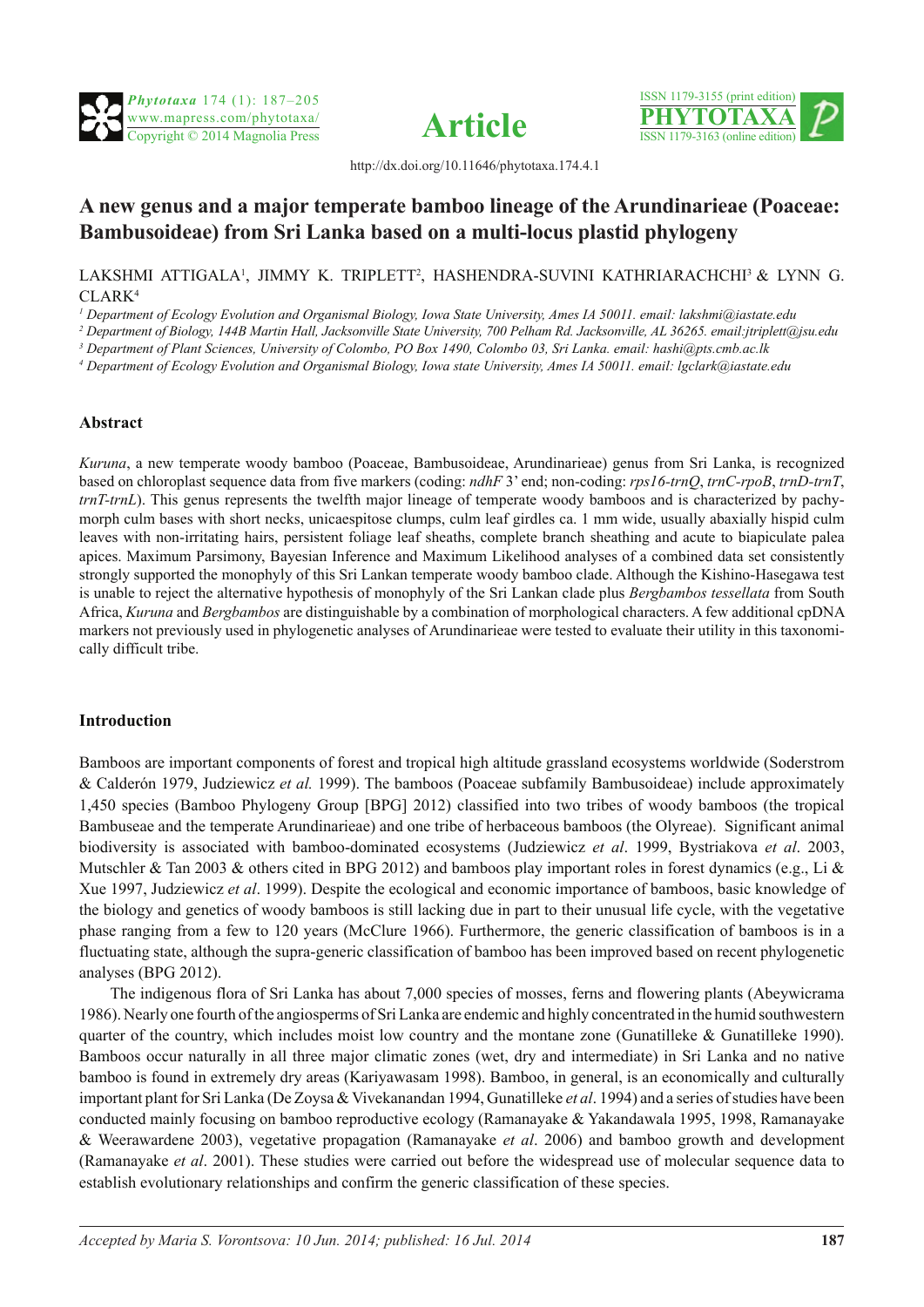Lanka. We would also like to thank Nuwan De Silva and Abayapala De Silva for their generous help during field work. We thank the curators of the herbaria (ISC, K, MO, PDA, US) that loaned specimens for this study. We also thank Kara Grupp, Hathairat Chokthaweepanich, Chakkrapong Rattamanee and the laboratory of Dr. Jonathan Wendel, Iowa State University for technical assistance, laboratory assistance and access to laboratory facilities.

## **References**

- Abeywicrama, B.A. (1986) *The threatened plants of Sri Lanka*. UNESCO and MAB National Committee for Sri Lanka, Publication No 16.NARESA, Colombo, Sri Lanka, 56 pp.
- Bamboo Phylogeny Group (2005) *Bamboo Biodiversity*, Iowa State University. Available from: http://www.eeob.iastate.edu/research/ bamboo/ (accessed on: 12/06/2011).
- Bamboo Phylogeny Group (2012) An updated tribal and subtribal classification for the Bambusoideae (Poaceae). *In*: Gielis, J. & Potters, G. (eds.) *Proceedings of the 9th World Bamboo Congress*. Antwerp, Belgium, pp. 3–27.
- Bystriakova, N., Kapos, V., Stapleton, C. & Lysenko, I. (2003) *Bamboo biodiversity: information for planning conservation and management in the Asia-Pacific region*. UNEP-WCMC/INBAR, Biodiversity Series 14. UK: Swaingrove Imaging. Available from: http://www.ourplanet.com/wcmc/14.html (accessed: 19 May 2011).
- Camus, E.-G. (1913) *Les Bambuseés Monographie, biologie, culture, principaux usages*. Paris, Lechevalier 2, 215 pp. http://dx.doi.org/10.5962/bhl.title.15463
- Chao, C.S. & Chu, C.D. (1981) *Journal of Nanjing Technological College of Forest Products*. Nanjing 3, 43 pp.
- Chao, C.S. & Chu, C.D. (1983) A new species of Genus *Ampelocalamus*. *Acta Phytotaxonomica Sinica* 21: 204–206.
- Dassanayake, M.D. & Fosberg, F.R. (1994) *A revised handbook to the flora of Ceylon.* Amerind publishing company (pvt.) Ltd., New Delhi, VXII, 458 pp.
- De Zoysa, N.D. & Vivekanandan, K. (1994) *Field guide to the rattans of Sri Lanka.* Forestry Information Service, Forest Department of Sri Lanka, Sri Lanka, 83 pp.
- Demesure, B., Sodzi, N. & Petit, R.J. (1995) A set of universal primers for amplification of polymorphic non-coding regions of mitochondrial and chloroplast DNA in plants. *Molecular Ecology* 4: 129–131.
- Doyle, J.J., Davis, J.I., Soreng, R.J., Garvin, D. & Anderson, M. (1992) Chloroplast DNA inversions and the origin of the grass family (Poaceae). *Proceedings of the National Academy of Sciences USA* 89: 7722–7726. http://dx.doi.org/10.1073/pnas.89.16.7722
- Dransfield, S. (2003) Poaceae, Bambuseae, Bamboos. *In*: Goodman, S.M. & Benstead, J. (Eds.) *The Natural History of Madagascar*. University of Chicago Press, Chicago, pp. 467–471.
- Fisher, A.E., Triplett, J.K., Ho, C.-S., Schiller, A.D., Oltrogge, K.A., Schroder, E.S., Kelchner, S.A. & Clark, L.G. (2009) Paraphyly in the bamboo subtribe Chusqueinae (Poaceae: Bambusoideae) and a revised infrageneric classification for *Chusquea*. *Systematic Botany* 34: 673–683.

http://dx.doi.org/10.1600/036364409790139790

- Franchet, A. (1893) *Fargesia* nouveau genre de Bambusées de la Chine*. Bulletin Mensuel de la Société Linnéenne de Paris* 2: 1067– 1069.
- Gaut, B.S., Clark, L.G., Wendel, J.F. & Muse, S.V. (1997) Comparisons of the molecular evolutionary process at rbcL and ndhF in the grass family (Poaceae). *Molecular Biology and Evolution* 14: 769–777. http://dx.doi.org/10.1093/oxfordjournals.molbev.a025817

Giribert, G. & Wheeler, W.C. (1999) On gaps. *Molecular Phylogenetics and Evolution* 13: 132–143.

Guindon, S. & Gascuel, O. (2003) A simple, fast and accurate method to estimate large phylogenies by maximum-likelihood. *Systematic Biology* 52: 696–704.

http://dx.doi.org/10.1080/10635150390235520

Gunatilleke, I.A.U.N. & Gunatilleke, C.V.S. (1990) Distribution of floristic richness and its conservation in Sri Lanka. *Conservation Biology* 4: 1–31.

http://dx.doi.org/10.1111/j.1523-1739.1990.tb00262.x

Gunatilleke, I.A.U.N., Gunatilleke, C.V.S. & Abeygunawardena, P. (1994) An interdisciplinary research initiative towards sustainable management of forest resources in lowland rain forests of Sri Lanka. *Journal of Sustainable Forestry* 1: 95–114. http://dx.doi.org/10.1300/j091v01n04\_05

Hance, H.F. (1876) A new Chinese *Arundinaria*. *Journal of Botany, British and Foreign* 14: 339–340.

Handel-Mazzetti, H. (1936) *Symbolae Sinicae: Botanische Ergebnisse der Expedition der Akademie der Wissenschafien in Wien nach*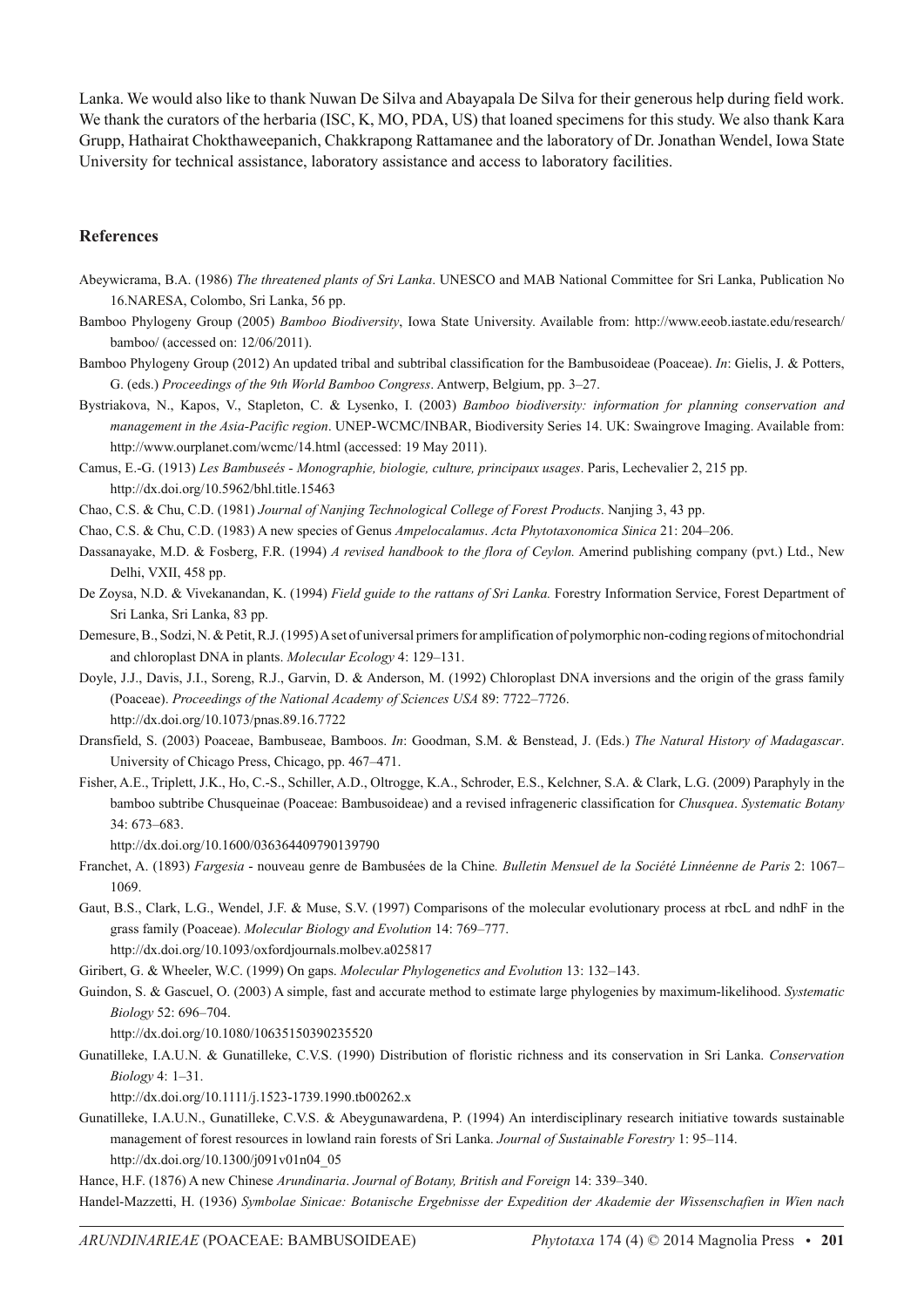*Südwest China 1914/1918*. Julius Springer, Vienna, 1450 pp.

Hayata, B. (1907) Supplements to the Enumeratio Plantarum Formosanarum*. Botanical Magazine Tokyo* 21: 49–55.

Fürarohr, A. E. (1855) *Flora oder allgemeine botanische Zeitung, Flora 38*. Botanischen Gesellschaft in Regensburg, Germany, 782 pp.

Hodkinson, T.R., Ní Chonghaile, G. Sungkaew, S., Chase, M. W., Salamin, N. & Stapleton, C.M.A. (2010) Phylogenetic analyses of plastid and nuclear DNA sequences indicate a rapid late Miocene radiation of the temperate bamboo tribe Arundinarieae (Poaceae, Bambusoideae). *Plant Ecology and Diversity* 3: 109–120. http://dx.doi.org/10.1080/17550874.2010.521524

Janzen, D.H. (1976) Why bamboos wait so long to flower. *Annual Reviews Ecology and Systematics* 7: 347–391. http://dx.doi.org/10.1146/annurev.es.07.110176.002023

Judziewicz, E.J., Clark, L.G., Londoño, X. & Stern, M.J. (1999) *American Bamboos*. Smithsonian Institution Press, Washington, D.C., 392 pp.

Kariyawasam, D. (1998) Bamboo resources and utilization in Sri Lanka. *In*: Rao, A.N. & Rao, R. (Eds.) *Bamboo - Conservation, Diversity, Ecogeography, Germplasm, Resource Utilization and Taxonomy. Proceedings of training course cum workshop*. IPGRI, Italy, 275 pp.

Kelchner, S.A. & Bamboo Phylogeny Group (2013) Higher level phylogenetic relationships within the bamboos (Poaceae: Bambusoideae) based on five plastid markers. *Molecular Phylogenetics and Evolution* 67: 404–413. http://dx.doi.org/10.1016/j.ympev.2013.02.005

Keng, P.C. (1957) One new genus and two new species of Chinese bamboos, *Acta Phytotaxonomica Sinica* 6: 355–360.

Kishino, H. & Hasegawa, M. (1989) Evaluation of the maximum likelihood estimate of the evolutionary tree topologies from DNA sequence data, and the branching order in Hominoidea. *Journal of Molecular Evolution* 29:170–179. http://dx.doi.org/10.1007/bf02100115

Kunth, C.S. (1822) *Synopsis Plantarum*. I. F. G. Levrault, Paris, 491 pp.

Li, D.-Z., Hsueh, C.-J. & Xia, N.-H. (1995) *Gaoligongshania*, a new bamboo genus from Yunnan, China. *Acta Phytotaxonomica Sinica*  33: 597–601.

Li, D.-Z., Wang, Z.-P., Zhu, Z.-D., Xia, N.-H., Jia, L.-Z., Guo, Z.-H., Yang, G.-Y. & Stapleton, C.M.A. (2006) Bambuseae. *In*: Wu, Z.-Y., Raven, P.H. & Hong, D.-Y. (Eds.) *Flora of China Vol. 22, Poaceae*. Science Press, Beijing and Missouri Botanical Garden Press, St. Louis, pp. 7–180.

Li, D.-Z. & Xue, J.-R. (1997) The biodiversity and conservation of bamboos in Yunnan, China. *In*: G.P. Chapman (Ed.) *The Bamboos*. New York Academic Press, pp. 83–94.

Linder, H.P., Verboom, G.A. & Barker, N.P. (1997) Phylogeny and evolution in the *Crinipes* group of grasses (Arundinoideae: Poaceae). *Kew Bulletin* 52: 91–110.

http://dx.doi.org/10.2307/4117843

Maddison, W.P. & Maddison, D.R. (2005) *MacClade: analysis of phylogeny and character evolution. Version 4.08*. Sunderland: Sinauer Associates.

- Majumdar, R.B. (1989) *Florae Indicae Enumeratio: Monocotyledonae*. Botanical Survey of India, Calcutta, 283 pp.
- Makino, T. (1912) Take no ichi shinzoku (A new genus of Bambusaceae), *Shibataea* Makino. *Botanical Magazine Tokyo* 26: 236–237.

Makino, T. (1914) Observations on the flora of Japan. *Botanical Magazine Tokyo* 28: 153–155.

Mason-Gamer, R.J. & Kellogg, E.A. (1996) Chloroplast DNA analysis of the monogenomic Triticeae: phylogenetic implications and genome specific markers. *In*: Jauhar, P.P. & Raton, B. (Eds.) *Methods of genome analysis in plants*. CRC Press, pp. 301–325.

McClure, F.A. (1966) *The bamboos, a fresh perspective*. Harvard University Press, Cambridge, Massachusetts, 347 pp.

McClure, F.A. (1973) Genera of bamboos native to the New World (Gramineae: Bambusoideae). *Smithsonian Contributions to Botany* 9: 1–148.

http://dx.doi.org/10.5479/si.0081024x.9

Michaux, A. (1803) *Flora Boreali-Americana, sistens caracteres plantarum quas in America septentrionali collegit et detexit*. Paris and Strasbourg, 330 pp.

http://dx.doi.org/10.5962/bhl.title.50919

Muhlenberg, G.H.E. (1813) *Catalogus Plantarum Americae Septentrionalis iv*. William Hamilton Lancaster, Pennsylvania, 112 pp.

Munro, W. (1868) A monograph of the Bambusaceae, including descriptions of all the species. *Transactions of the Linnean Society of London* 33: 1–157.

http://dx.doi.org/10.1111/j.1096-3642.1968.tb00502.x

Muroi, L.H. (1963) *Guide Book of the Fuji Bamboo Garden [H. Muroi]*. Fuji bamboo garden, Nagahara, Gotemba, Japan, 76 pp.

Mutschler, T. & Tan, C.L. (2003) *Hapalemur*, bamboo or gentle lemurs. *In*: Goodman, S.M. & Benstead, J.P. (Eds.) *The Natural History of Madagascar*. The University of Chicago Press, Chicago, pp. 1324–1329.

Nakai, T. (1925) Two new genera of Bambusaceae, with special remarks on the related genera growing in eastern Asia. *Journal of the*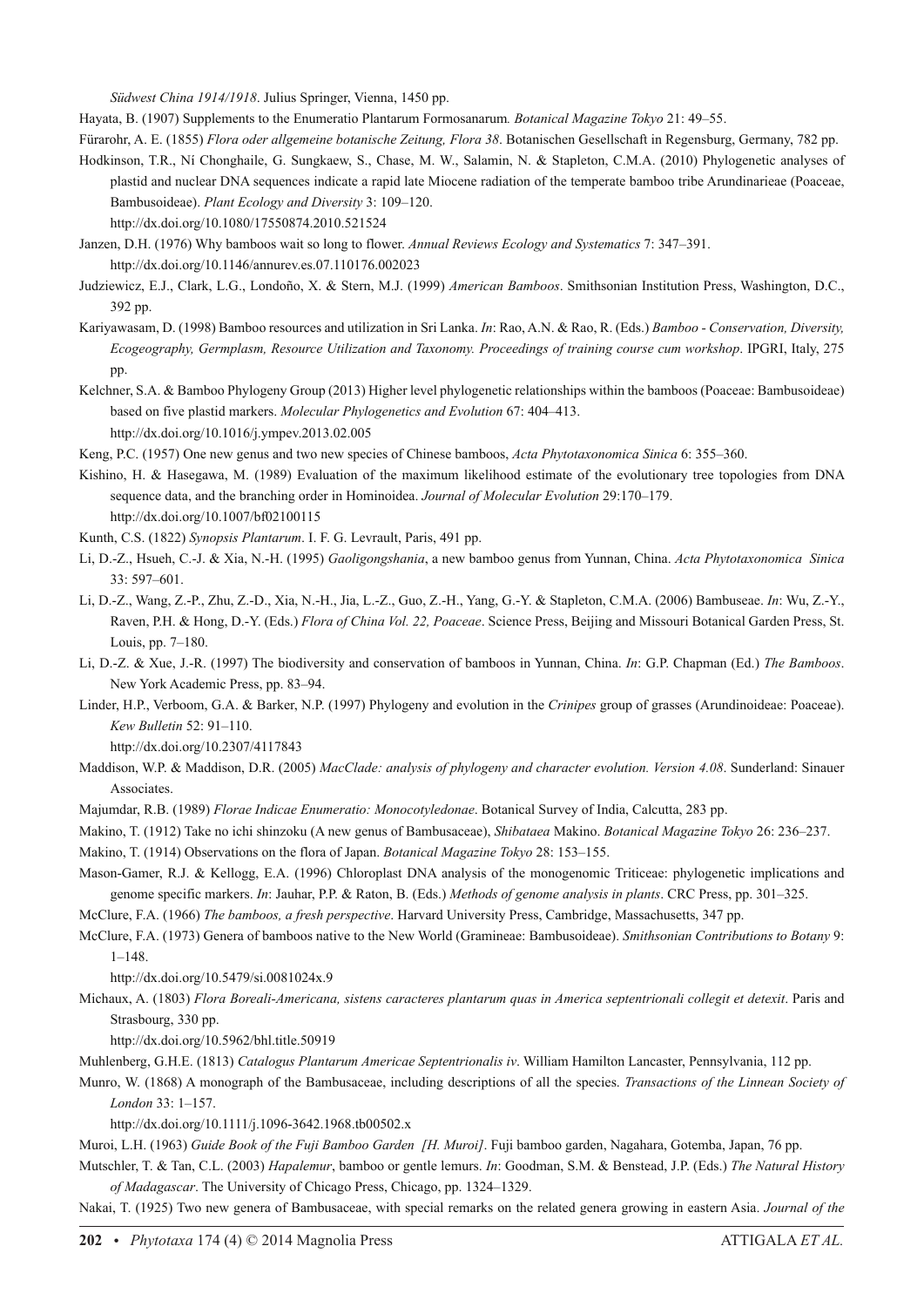*Arnold Arboretum* 6: 145–153.

NCBI Genbank (2011) Available from: http://www.ncbi.nlm.nih.gov/genbank (accessed: 10 January 2011).

- Nees von Esenbeck, C.G.D. (1834) Bambuseae brasilienses. Recensuit, et alias in India orientali provenientes adjecit. *Linnaea* 9: 461– 494.
- Ohrnberger, D. (1999) *The bamboos of the world: annotated nomenclature and literature of the species and the higher and lower taxa.*  Elsevier*,* 585 pp.
- Olmstead, R.G. & Sweere, J.A. (1994) Combining data in phylogenetic systematics: an empirical approach using three molecular data sets in the Solanaceae. *Systematic Biology* 43: 467–481.

http://dx.doi.org/10.1093/sysbio/43.4.467

- Palisot de Beauvois, A.M.F.J. (1812) Essai d'une Nouvelle Agrostographie ou Nouveaux Genres des Graminées. *In*: Palisot de Beauvois A.M.F.J. (Ed.) *Essai d'une Nouvelle Agrostographie*. Imprimerie de Fain, Paris, pp. 1–182.
- Posada, D. (2008) jModelTest: Phylogenetic Model Averaging. *Molecular Biology and Evolution* 25: 1253–1256. http://dx.doi.org/10.1093/molbev/msn083
- Ramanayake, S.M.S.D., Meemaduma, V.N. & Weerawardene, T.E. (2006) In vitro shoot proliferation and enhancement of rooting for the large-scale propagation of yellow bamboo (*Bambusa vulgaris* 'Striata'). *Scientia Horticulturae* 110: 109–113. http://dx.doi.org/10.1016/j.scienta.2006.06.016
- Ramanayake, S.M.S.D., Wanniarachchi, W.A.V.R. & Tennakoon, T.M.A. (2001) Axillary shoot proliferation and in vitro flowering in an adult giant bamboo, *Dendrocalamus giganteus* Wall. ex Munro. *In vitro Cellular and Developmental Biology*- *Plant* 37: 667–671. http://dx.doi.org/10.1007/s11627-001-0116-9
- Ramanayake, S.M.S.D. & Weerawardene, T.E. (2003) Flowering in a bamboo, *Meloccana* (Bambusoideae: Poaceae). *Botanical Journal of the Linnaean Society* 143: 287–291.
- Ramanayake, S.M.S.D. & Yakandawala, K. (1995) Some observations in the flowering in *Dendrocalamus giganteus* and *Bambusa vulgaris*. *In*: Gunasena, H.P.M., (Ed.) *Multipurpose Tree Species in Sri Lanka. Proceedings of the 6th Regional Workshop on Multipurpose Tree Species In Sri Lanka*. MPTS Research Network, Faculty of Agriculture, Peradeniya, Sri Lanka. pp. 116–120.
- Ramanayake, S.M.S.D. & Yakandawala, K. (1998) Incidence of flowering, death and the phenology of the giant bamboo (*Dendrocalamus giganteus* Wall. Ex Munro). *Annals of Botany* 82: 779–785.
- Rambaut, A. (2001) *Se-Al: sequence alignment editor, version v2.0a11*. Department of Zoology, University of Oxford. Oxford, U. K.
- Rendle, A.B. (1914) Gramineae, Tribus Bambuseae, *In*: Wilson, H. & Sargent, C.S. (Eds.) *Plantae Wilsonianae; an enumeration of the woody plants collected in western China for the Arnold Arboretum of Harvard University*. Publications of the Arnold Arboretum 4, pp. 63–65.
- Ronquist, F., Huelsenbeck, J.P. & van der Mark, P. (2005) *MrBayes 3.1 Manual. Draft 26/05/2005*. Available at: http://mrbayes.csit.fsu. edu/manual.php (accessed: 25 May 2011).
- Schreber, J.C.D. (1789) *Carolia Linnéenne Genera Plantarum editio octava post Reichhardianam secunda prioribus Ionge auctior atque emendatior 2 (xxxii)*, Frankfurt, Germany, 872 pp.
- Seethalakshmi, K.K. & Muktesh Kumar, M.S. (1998) *Bamboos of India –a Compendium*. Bamboo Information Centre –India, Kerala Forest Research Institute, Peechi and International Network for Bamboo and Rattan, Beijing. Eindhoven, New Delhi, 342 pp.
- Shaw, J., Lickey, E.B., Beck, J.T., Farmer, S.B., Liu, W., Miller, J., Siripun, K.C., Winder, C.T., Schilling, E.E., Small, R.L. (2005) The tortoise and the hare. II: Relative utility of 21 noncoding chloroplast DNA sequences for phylogenetic analysis. *American Journal of Botany* 92: 142–166.

http://dx.doi.org/10.3732/ajb.92.1.142

- Shaw, J., Lickey, E.B., Schilling, E.E. & Small, R.L. (2007) Comparison of whole chloroplast genome sequences to choose noncoding regions for phylogenetic studies in angiosperms: the tortoise and the hare III. *American Journal of Botany* 94: 275–288. http://dx.doi.org/10.3732/ajb.94.3.275
- Smith, S.A. & Donoghue, M.J. (2008) Rates of molecular evolution are linked to life history in flowering plants. *Science* 322: 86–89. http://dx.doi.org/10.1126/science.1163197
- Soderstrom, T.R. & Calderón, C.E. (1979) Ecology and phytosociology of bamboo vegetation. *In*: Numata, M. (Ed.) *Ecology of grasslands and bamboo lands of the world*. VEB Gustav Fisher Verlag, Jena, pp. 223–236.
- Soderstrom, T.R. & Ellis, R.P. (1982) Taxonomic status of the endemic South African bamboo, *Thamnocalamus tessellatus*. *Bothalia* 14: 53–67.
- Soderstrom, T.R. & Ellis, R.P. (1988) The woody bamboos (Poaceae: Bambuseae) of Sri Lanka: a morphological-anatomical study. *Smithsonian Contributions to Botany* 72: 1–75.

http://dx.doi.org/10.5479/si.0081024x.72

Stamatakis, A. (2006) RAxML-VI-HPC: maximum likelihood-based phylogenetic analyses with thousands of taxa and mixed models. *Bioinformatics* 22: 2688–2690.